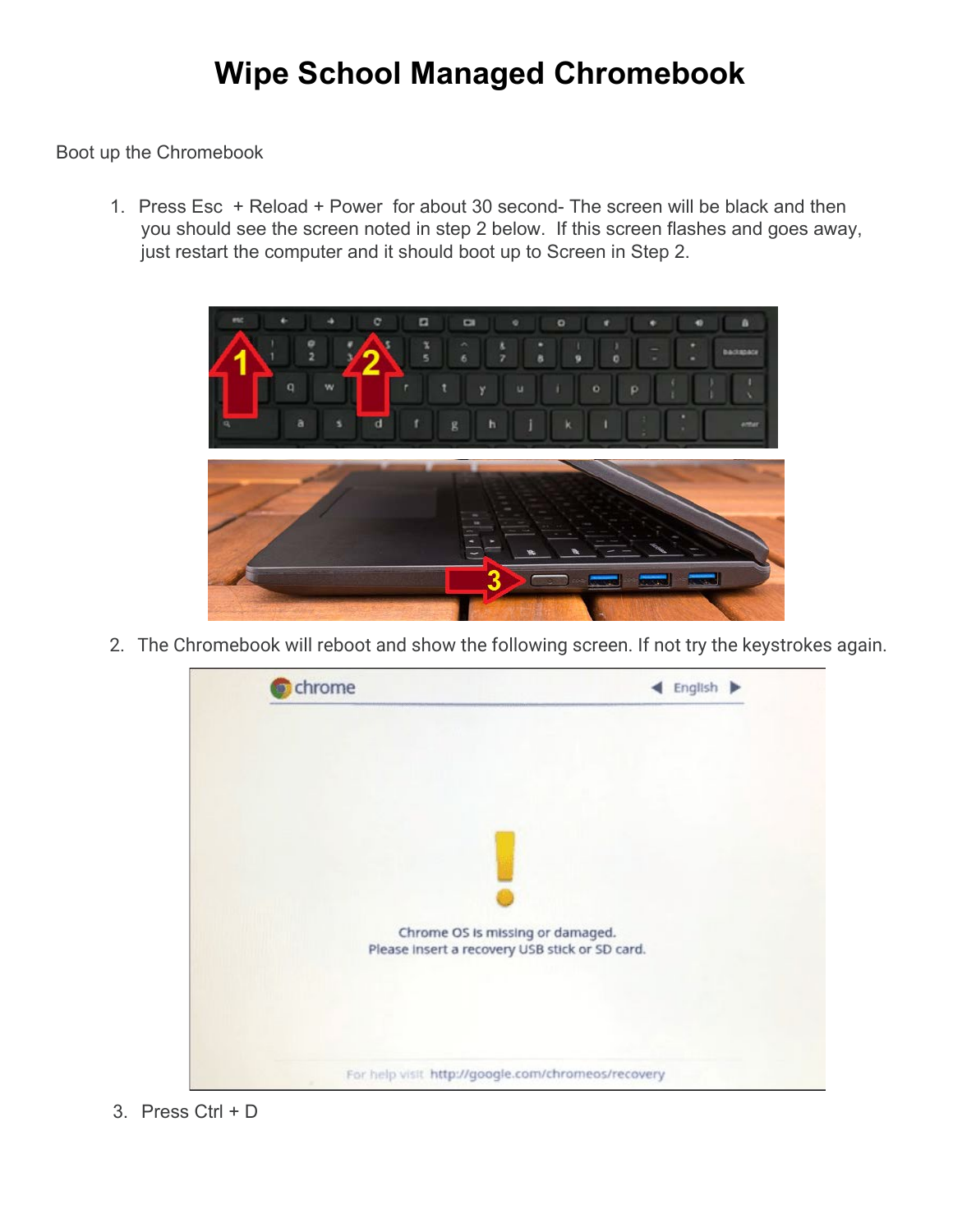4. The Chromebook will then show the following message: "To turn OS verification off, press Enter…"



- 5. Press Enter
- 6. The Chromebook will reboot to a screen saying OS Verification is turned off.